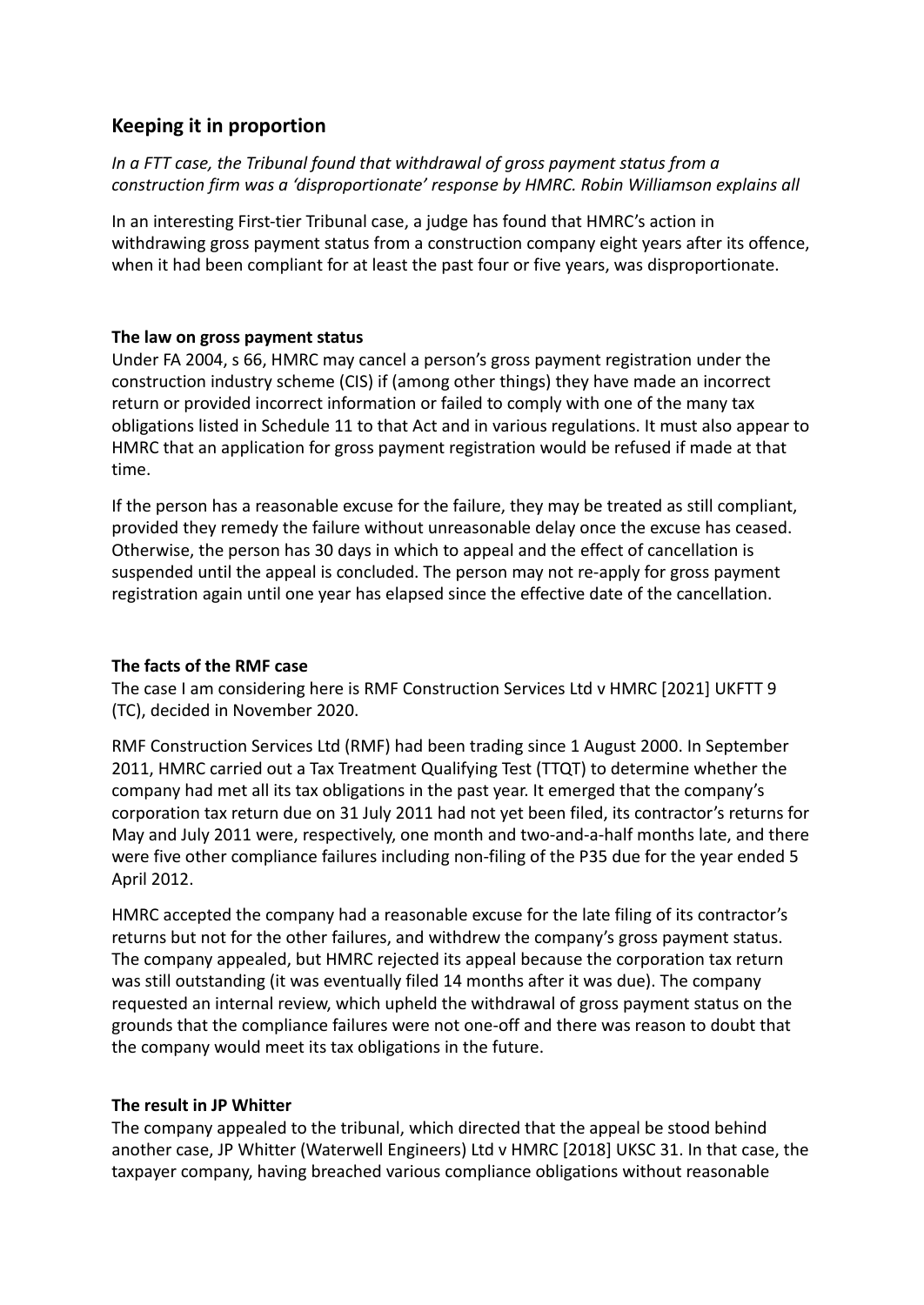excuse, was appealing against the withdrawal of its gross payment status on the grounds that HMRC had not taken into account the likely effect of that sanction on the company's business. It also relied in its appeal on the European Convention on Human Rights, Article 1 of Protocol 1 (A1P1) (right to peaceful enjoyment of possessions).

The Whitter case was appealed to the First-tier Tribunal, and thence to the Upper Tribunal and the Court of Appeal, and finally to the Supreme Court. Argument revolved around the scope of HMRC's discretion whether to withdraw gross payment registration, based on the use of the word 'may' rather than 'must' in s 66: was the discretion unfettered, or was it limited to matters which related, directly or indirectly, to the requirements for registration for gross payment?

If the former, the company argued that HMRC should have taken account of the financial effect of withdrawal of gross payment status on the company, in that it would lose 60% of its turnover and 80% of its employees.

The company's argument found favour in the First-tier Tribunal but not in the Upper Tribunal or the Court of Appeal. When the case finally reached the Supreme Court, the company's appeal was dismissed on the grounds that the discretion was not unfettered, it was limited and must be exercised consistently with the objects and scope of the CIS. The financial effect upon the appellant was irrelevant and HMRC had no power to take it into account when deciding whether to withdraw gross payment status. As for the human rights ground of appeal, the court held that any interference with the enjoyment of possessions was proportionate and came within the wide margin of appreciation allowed to the State for the enforcement of tax.

#### **The grounds of appeal in RMF**

Once JP Whitter was decided, HMRC confirmed the withdrawal of RMF's gross payment registration, even though eight years had now passed since its original appeal and the company had been fully compliant for at least the last four to five years.

The company accepted that the TTQT in 2012 was technically correct, but could not accept that to withdraw gross payment status eight years later, in 2020, was appropriate as the lapse of time was too great. In addition, if it were to apply for gross payment status now, it would succeed as it would comply with all the requirements.

#### **The decision in RMF**

The tribunal (Judge Philip Gillett) allowed the taxpayer company's appeal because the withdrawal of CIS gross payment status eight years after the original offence would be disproportionate. The objective of the CIS as a whole was to ensure compliance, not to impose a penalty for non-compliance. That objective (ensuring compliance) was achieved by the mere threat of withdrawal of gross payment status, and to carry out that threat when the company had been fully compliant since that time would serve no purpose whatsoever and would therefore be disproportionate.

#### **Proportionality**